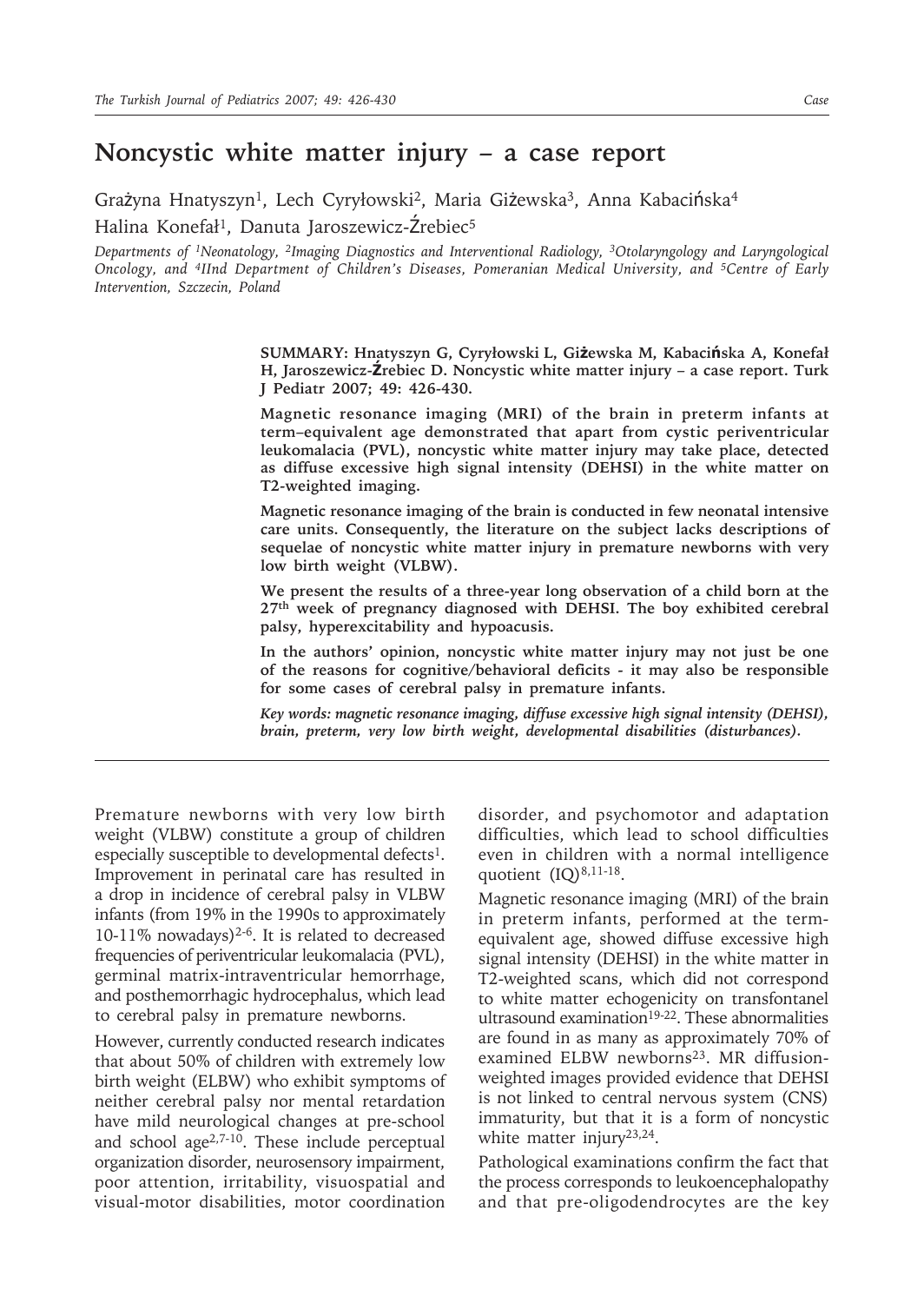cellular target in this pathology25-29. According to Volpe2, the diffuse white matter injury may correlate with the cognitive/behavioral deficits in VLBW newborns.

## **Case Report**

The authors present an offspring of middleage parents: 36-year-old mother, 35-year-old father, with no history of chronic disease in either. The mother's obstetric history was complicated with one stillborn intrauterine pregnancy and one ectopic pregnancy. There were two older offspring developing properly. The boy was born vaginally at the  $27<sup>th</sup>$  week of pregnancy, with birth weight of 1200 g. The pregnancy was complicated with an infection of the mother's urinary system, intrauterine infection and placental abruption. The Apgar score was 4, 4, 5. The maturity of the baby according to Ballard's scale was equivalent to 27th week of pregnancy. Because of severe respiratory distress syndrome observed from the first day of life, he received surfactant and assisted ventilation was applied. Symptoms of generalized infection, progressing with meningitis, thrombocytopenia, significant leukocytosis, and cholestasis (the culture of the blood, cerebrospinal fluid and discharge taken from endotracheal tube was positive for *Staphyllococcus epidermidis*) were also recognized. Additionally, the newborn was diagnosed with a congenital heart defect (ventricular septal defect, VSD), necrotizing enterocolitis, retinopathy of prematurity and subclinical hypothyroidism. Ultrasound of the brain performed in the first week of life detected grade 2 intraventricular hemmorhage, which was not present in follow-up examinations in the first month of life.

A complex assessment of his neurological condition was carried out at approximately the 40th week of the baby's conceptual age, including the assessment of the baby's position, his spontaneous movement, muscle tonus, and primary reflexes, revealing that his neurological condition was equivalent to corrected age. Despite normal ultrasound of the brain, MRI demonstrated DEHSI on T2-weighted images corresponding to noncystic white matter injury (Fig. 1). Additionally, the baby was diagnosed with severe hearing loss (right ear-100 dB, left ear-80 dB), for which he was treated with hearing aids.



**Fig. 1.** MRI of the head of the premature newborn at term. Axial T2-weighted image demonstrates diffuse excessive high signal intensity of white matter.

Within the first six months of the baby's life some neurological disturbances occurred. It was observed that the symmetrical tonic neck response and placing reflex continued longer than the physiological norm. These disturbances preceded the symptoms of increased tone in lower limbs and in one upper limb, which were detected after the sixth month of life. The cranial ultrasound carried out before each neurological examination showed mild lateral ventricular enlargement, increasing after the six month of life.

The boy was rehabilitated according to NDT-Bobath's method since the first months of life and has attended therapeutic sessions with a logopaedics specialist and a psychologist. His hearing loss was treated.

At the end of his  $1<sup>st</sup>$  corrected year, the boy was diagnosed with cerebral palsy in the form of mild-degree spastic diplegia. After having finished his second year, the boy regained his independent motion. He articulated separate, consciously pronounced words. At the same time, some psycho-motor hyperexcitability was observed.

Another complex assessment of the boy's neurological condition (including neurological, psychological, auditory brainstem response [ABR] examinations and MRI) was carried out at the end of his third year. The neurological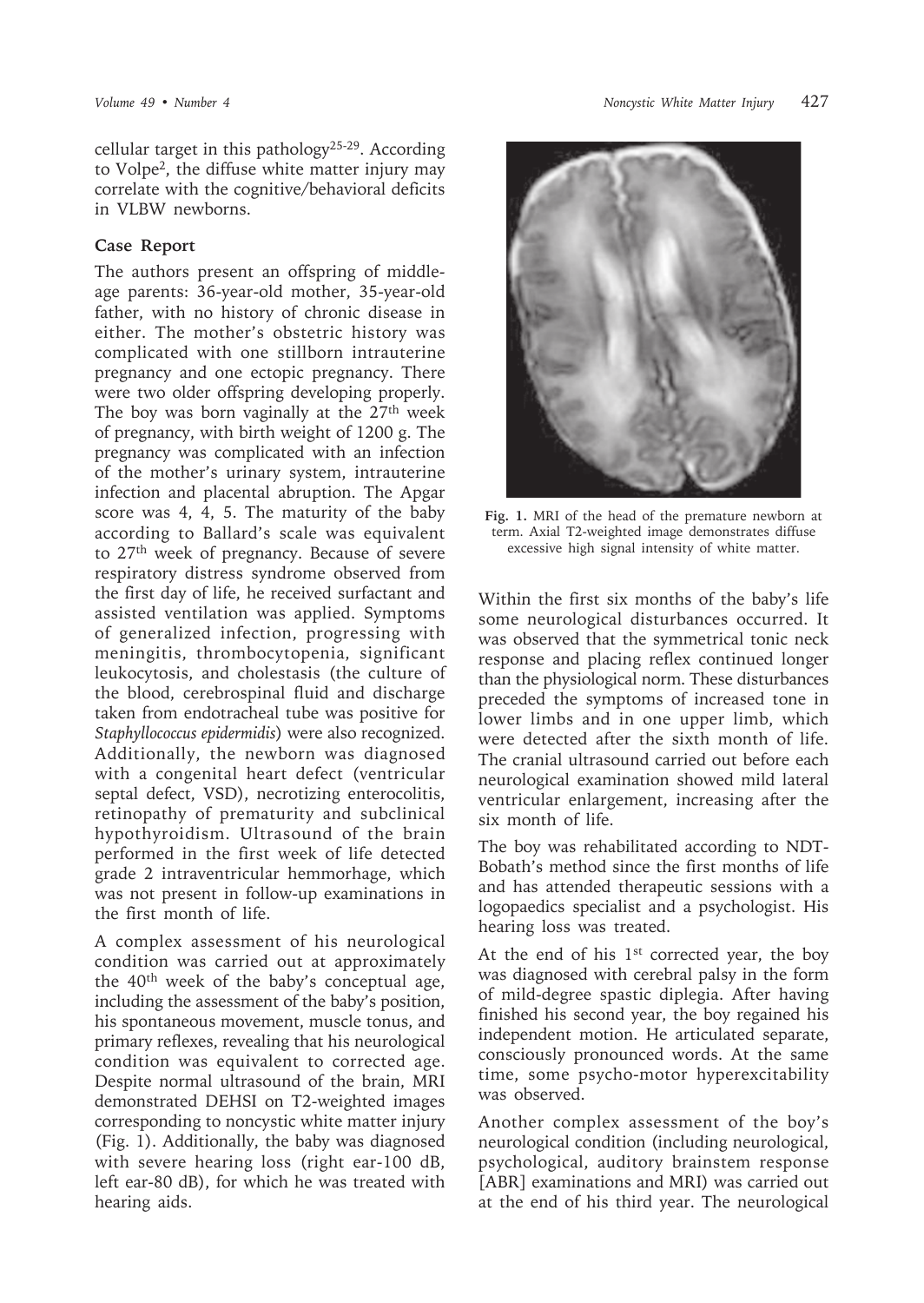examinations demonstrated hearing impairment, a slight weakening of the muscle strength in his right upper limb, excessive patellar reflex as well as positive Babinski's sign in both lower limbs. The gait was independent, but ungraceful. The psychological examination after the third year revealed speech impairment, perceptual organization disorder, neurosensory impairment and irritability and hyperactivity.

Small hypersensitive areas were demonstrated in the white matter of both parietal lobes in MRI on T2-weighted images, which could have been equivalent to earlier anoxic changes (Fig. 2). Additionally, in close proximity to the lateral wall of the lateral right cerebral ventricule, a thin–walled fluid lesion 1.3 cm x 1.5 cm in size was detected. The lesion could be related to the ventricular loculation (Fig. 3).



**Fig. 2.** MRI of the head of the three-year-old boy with diffuse excessive high signal intensity diagnosed at term. Axial T2-weighted images demonstrate high signal intensities only in the parietal white matter

(small arrows) corresponding to noncystic white matter injury. Additionaly, a fluid lesion can be noted in close proximity of the right lateral ventricle (see also Fig. 3).

The boy remains under the care of many specialists. He also needs observation related to possible future school difficulties.

## **Discussion**

Premature newborns are a special group of newborns particularly susceptible to developing spastic diplegia later in life<sup>1,2</sup>.

428 *Hnatyszyn G, et al The Turkish Journal of Pediatrics • October - December 2007*



**Fig. 3.** MRI of the head of the three-year-old boy with diffuse excessive high signal intensity diagnosed at term. Axial T2-weighted images demonstrate a thin-walled fluid lesion in close proximity of the right lateral ventricle which can be related to the ventricular loculation.

Other disorders which may contribute to the development of cerebral palsy include PVL, periventricular hemorrhagic infarction, and major intraventricular hemorrhage. These abnormalities are well demonstrated in head ultrasound examinations21,30-31. However, cerebral palsy is also diagnosed in premature newborns without the sonographic findings described above.

In presented case, ultrasound examination of the boy in question showed only a mild hemorrhage of second degree, which resolved later. No feature related to increased periventricular echogenicity or cystic form of PVL was found. On the other hand, MRI of the brain confirmed noncystic white matter injury. A serial ultrasound examination carried out several months later showed mild widening of the frontal horns of the lateral ventricles, which was a symptom of cerebral atrophy related to the white matter injury.

The ineffectiveness of transfontanel ultrasound examination in the diagnosis of noncystic white matter injury was demonstrated by other authors21,23. According to Volpe2, diagnosis of DEHSI can be responsible for developmental disturbances in VLBW newborns. Apart from developmental disturbances, our subject was diagnosed with a mild form of cerebral palsy. In spite of his very complex history (prematurity, general infection with meningitis, intrauterine hypoxia, postnatal hypoxia), the authors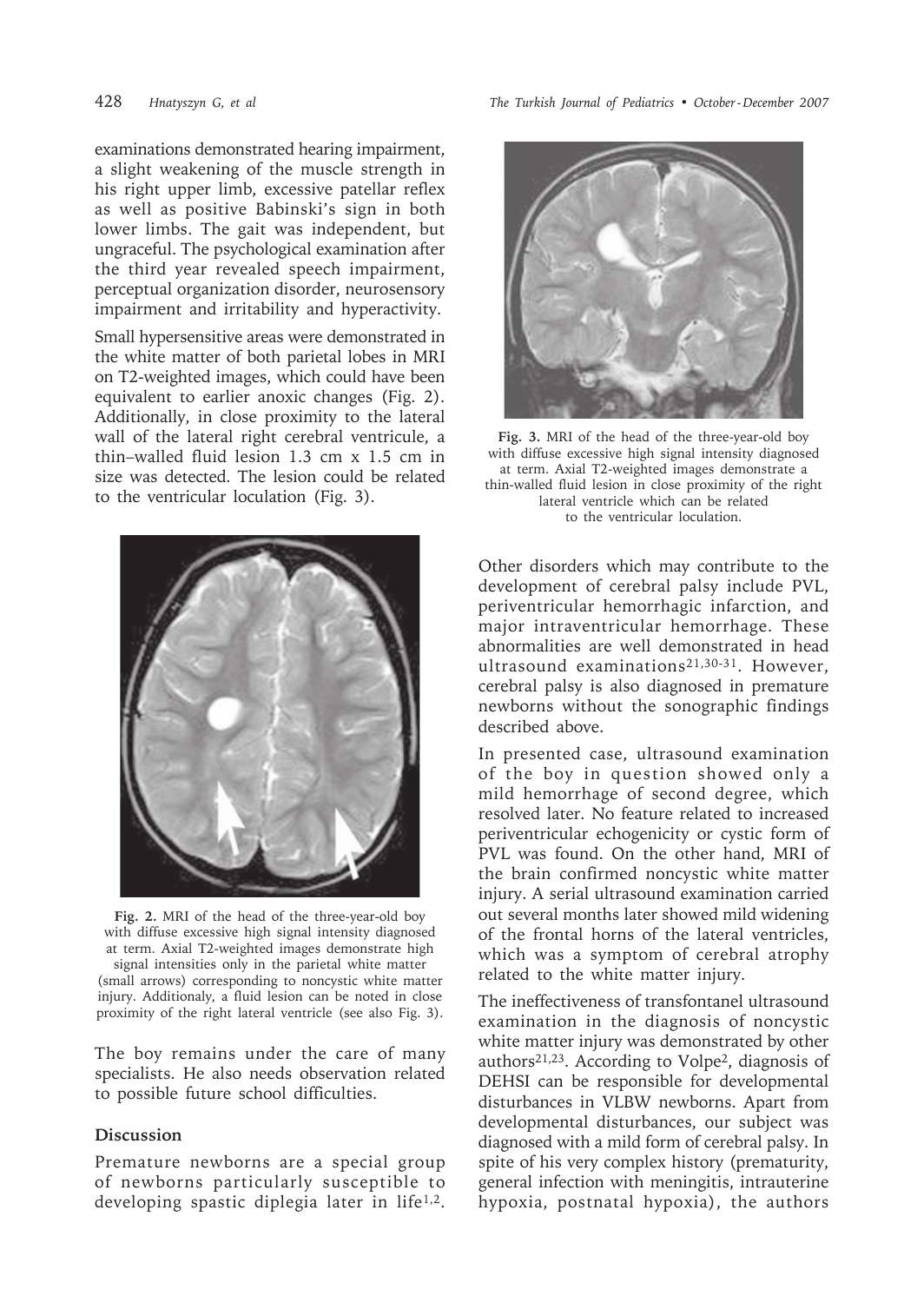conclude that the noncystic white matter injury demonstrated in brain MRI is a sequela of his past history and is responsible not only for the boy's developmental disturbances, but also for a mild form of cerebral palsy.

To the best of our knowledge, no report on clinical sequelae of noncystic white matter injury has been available until now. Domizio et al.32 were the first who reported results of the twoyear follow-up in 16 term children diagnosed with DEHSI: half of them had severe and mild mental impairment, and 10 children had severe and mild motor deficits; one child presented with seizures. Their results suggested that DEHSI in preterm newborns is not related to white matter immaturity, but can be considered as a form of the white matter injury.

Taking into consideration the frequency of mild developmental disturbances and DEHSI in VLBW newborns, it is possible that noncystic white matter injury may be responsible for developmental disturbances in this group of children2. Our subject with DEHSI presented developmental disorders and cerebral palsy in his further development. The above presented case also points to a fact that DEHSI diagnosed with MRI may explain the presence of cerebral palsy in newborns in whom cranial ultrasound failed to detect cystic forms of PVL, periventricular hemorrhagic infarction, major intraventricular hemorrhage or hydrocephalus.

We believe that more reports describing the development of newborns with noncystic white matter injury are necessary.

## **REFERENCES**

- 1. Tommiska V, Heinonen K, Ikonen S, et al. A national short-term follow-up study of extremely low birth weight infants born in Finland in 1996-1997. Pediatrics 2001; 107: E2.
- 2. Volpe JJ. Cerebral white matter injury of the premature infant - more common than you think. Pediatrics 2003; 112: 176-180.
- 3. Bracewell M, Marlow N. Patterns of motor disability in very preterm children. Ment Retard Dev Disabil Res Rev 2002; 8: 241-248.
- 4. Salokorpi T, Rautio T, Sajaniemi N, Serenius-Sirve S, Tuomi H, von Wendt L. Neurological development up to the age of four years of extremely low birthweight infants born in Southern Finland in 1991–1994. Acta Paediatr 2001; 90: 218-221.
- 5. Tommiska V, Heinonen K, Kero P, et al. A national two year follow up study of extremely low birthweight infants born in 1996-1997. Arch Dis Child Fetal Neonatal Ed 2003; 88: F29-35.
- 6. Wood NS, Marlow N, Costeloe K, Gibson AT, Wilkinson AR. Neurologic and developmental disability after extremely preterm birth. EPICure Study Group. N Engl J Med 2000; 343: 378-384.
- 7. Cooke RW, Abernethy LJ. Cranial magnetic resonance imaging and school performance in very low birth weight infants in adolescence. Arch Dis Child Fetal Neonatal Ed 1999; 81: F116-121.
- 8. Grunau RE, Whitfield MF, Davis C. Pattern of learning disabilities in children with extremely low birth weight and broadly average intelligence. Arch Pediatr Adolesc Med 2002; 156: 615-620.
- 9. Saigal S, den Ouden L, Wolke D, et al. School-age outcomes in children who were extremely low birth weight from four international population-based cohorts. Pediatrics 2003; 112: 943-950.
- 10. Skranes JS, Vik T, Nilsen G, et al. Cerebral magnetic resonance imaging and mental and motor function of very low birth weight children at six years of age. Neuropediatrics 1997; 28: 149-154.
- 11. Anderson P, Doyle LW, Victorian Infant Collaborative Study Group. Neurobehavioral outcomes of schoolage children born extremely low birth weight or very preterm in the 1990s. JAMA 2003; 289: 3264-3272.
- 12. Brown KJ, Kilbride HW, Turnbull W, Lemanek K. Functional outcome at adolescence for infants less than 801 g birth weight: perceptions of children and parents. J Perinatol 2003; 23: 41-47.
- 13. Downie AL, Jakobson LS, Frisk V, Ushycky I. Periventricular brain injury, visual motion processing, and reading and spelling abilities in children who were extremely low birthweight. J Int Neuropsychol Soc 2003; 9: 440-449.
- 14. Erikson C, Allert C, Carlberg EB, Katz-Salamon M. Stability of longitudinal motor development in very low birthweight infants from 5 months to 5.5 years. Acta Paediatr 2003; 92: 197-203.
- 15. Holsti L, Grunau RV, Whitfield MF. Developmental coordination disorder in extremely low birth weight children at nine years. J Dev Behav Pediatr 2002; 23: 9-15.
- 16. Jakobson LS, Frisk V, Knight MR, Downie AL, Whyte H. The relationship between periventricular brain injury and deficits in visual processing among extremelylow-birthweight (<1000 g) children. J Pediatr Psychol 2001; 26: 503-512.
- 17. Saigal S, Hoult LA, Streiner DL, Stoskopf BL, Rosenbaum PL. School difficulties at adolescence in a regional cohort of children who were extremely low birth weight. Pediatrics 2000; 105: 325-331.
- 18. Weindrich D, Jennen-Steinmetz C, Laucht M, Schmidt MH. Late sequelae of low birthweight: mediators of poor school performance at 11 years. Dev Med Child Neurol 2003; 45: 463-469.
- 19. Inder TE, Anderson NJ, Spencer C, Wells S, Volpe JJ. White matter injury in the premature infant: a comparison between serial cranial sonographic and MR findings at term. AJNR Am J Neuroradiol 2003; 24: 805-809.
- 20. Inder TE, Wells SJ, Mogridge NB, Spencer C, Volpe JJ. Defining the nature of the cerebral abnormalities in the premature infant: a qualitative magnetic resonance imaging study. J Pediatr 2003; 143: 171-179.